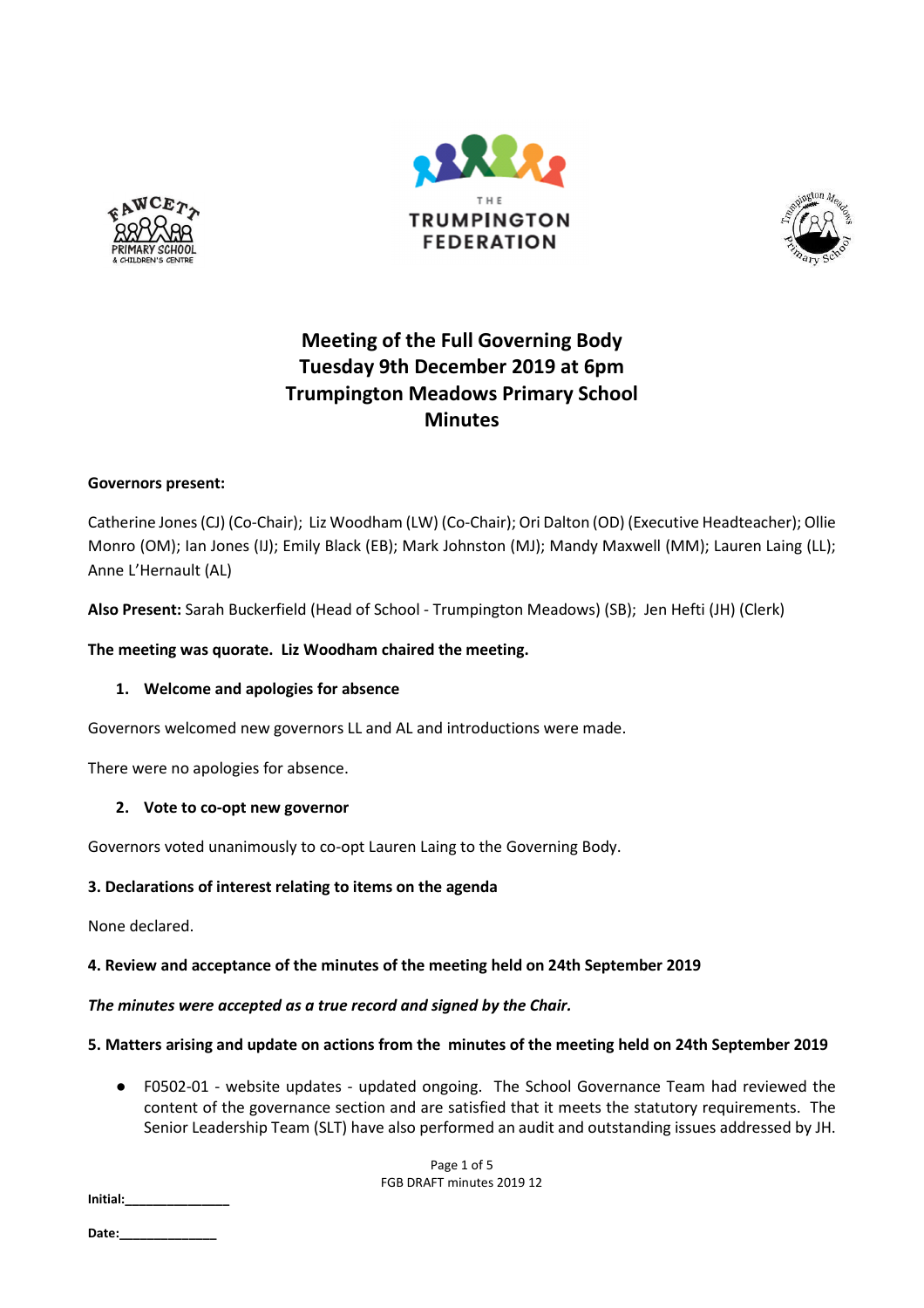● F2409-01 - in-house training - it was suggested that Anne Fisher, the School Improvement Partner could deliver some training. LW and CJ to speak to Anne Fisher

# **6. Executive Head Teacher's Report**

It was noted that the Teaching & Learning committee had not met as they were not quorate for the previous meeting.

The report had been circulated in advance of the meeting. Governors noted the new format. The following points were noted:

- The number of children with English as an Additional Language (EAL) had increased, noticeably at Fawcett.
- Some cohorts at both schools continue to have significant numbers of children in receipt of Pupil Premium funding (PP). *A governor queried why the PP numbers in Reception were so low.* Governors were advised that this was due to the fact that the numbers had not yet been assessed. This will happen after the census in January 2020.
- INSET the work around vision and values had been formulated into a statement and had gone out to staff for feedback. *A governor queried the impact this would have on children.* Governors were advised that assemblies and other activities would be planned around the statement.
- Performance Management objectives will align to the vision and values statement.
- The school improvement approach was detailed in the report.
- Curriculum the approach used to develop the curriculum is reflected in the report. The Local Authority (LA) had selected the Federation to share the process and outcome of the recent curriculum development with other schools. This has many benefits in terms of collaboration, reputation, working beyond the classroom etc. *A governor queried whether this would have an impact on resources.* Governors were advised that this is already built into the work plan.
- The working groups will broaden their focus beyond English and Maths.
- Behaviour governors noted the behaviour data and were reminded that the Federation records all instances of poor behaviour, no matter how minor, so the figures may seem high.
- **•** Attendance *a governor expressed concern that attendance was below target.* Governors were advised that this was often the case in the Autumn term as 2 -3 days of school is a significant percentage of the possible sessions this early in the year.
- Continuing Professional Development (CPD) *a governor queried how the impact of CPD was measured.* Governors were advised that, for example, the impact of the Talk for Writing training can be seen in the teaching of writing and children's progress. Staff amend their practices and approach and cascade their learning to others. *A governor noted that it would be useful if this could be captured.* Governors were advised that a form for evaluating and feeding back on CPD was being developed.
- Staff survey *a governor queried when and how this would take place.* Governors were advised that there is a standard Ofsted staff survey but the SLT are developing something that will provide more information. Governors discussed when to survey and how to impact change. They noted that the first term had been very busy with frontloaded CPD and the puppet shows. Training is now becoming embedded and staff have more time to reflect so the new year may be an appropriate time to survey.
- Exclusions *a governor expressed concern that a child in Early Years had been subject to a fixed term exclusion.* Governors were briefed on the circumstances surrounding the exclusion and noted the serious nature of events leading up to the exclusion. Governors agreed that all possible provision should be made for individual children but the rest of the class and staff welfare do need to be considered. Governors discussed engagement with external providers to provide support where needed.
- Governors noted the reports from the Heads of School.

**Initial:\_\_\_\_\_\_\_\_\_\_\_\_\_\_\_** 

Date: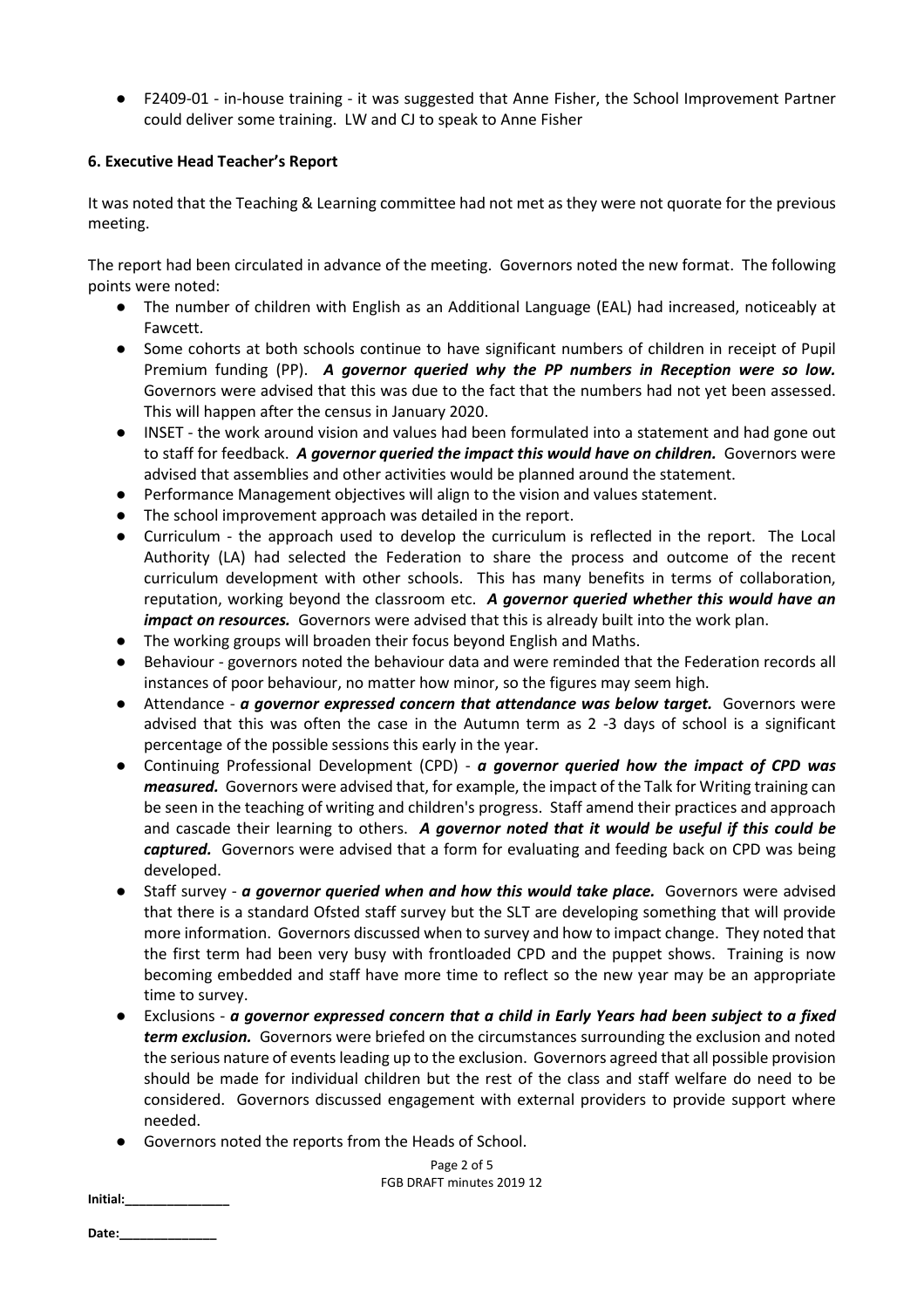- The RAG rated Federation Improvement Plan was received and noted.
- Swimming pool information/quote regarding the pre-fabricated lid is awaited. *Post meeting note Graham Ingrey spoke to the contact provided by Ed WIlliams before Christmas who did not envisage any issues with a pre-fabricated solution. He has sent some images of examples through - his structural specialist will visit site some time after 21st Jan.*
- Year 4 class at Trumpington Meadows (TMe) the additional class will not be opened as no guarantee of future funding was provided by the LA.
- Staff attendance report- governors advised that this does not provide the information they would like. JH to reformat and present at Resources committee.
- Data will be reviewed by the Teaching & Learning committee.
- FIP governors discussed the RAG rating and requested different colours for each committee. *A governor queried whether the site condition survey had been completed.* Governors were advised that this was the case but that the report could not be accessed yet.
- Early Careers Teachers DfE funding the first tranche of funding (£49K) should be paid within the next month.
- Leadership and Management governors discussed how key performance indicators are set and reviewed.

# **7. Report from Resources Committee**

The minutes had been circulated in advance of the meeting. The following points were noted:

Indicative funding

- The overall funding will increase however a significant cap will remain in place (the highest as a percentage in the LA).
- Issues with the lack of IDACI/deprivation funding persist.
- New governors were advised that funding levels are driven by the number of children on roll at the October census, meaning that children who join after that time are not funded. This has an impact on growing schools and continues to be an issue at TMe. A governor queried whether there is an overall lack of school spaces in the community. Governors were advised that this was the case.

## **Other**

- Governors noted Ollie Monro's appointment as Assistant Headteacher.
- The playground resurfacing at Fawcett will be tendered for.
- A capital expenditure plan is being developed.

## **8. Pupil Premium Reports**

The reports had been circulated in advance of the meeting. It was noted that the Resources committee had reviewed the information. The following points were noted:

- The reports show 17/18 and 18/19 outcomes.
- Progress from starting points is good.
- The LA have formally recognised the good progress made by these children.
- Governors noted that it was good to see quality first teaching and teacher responsibility reflected in these reports. Appropriate use of funds is articulated, in part, by the progress made.
- Kate Barham will provide some narrative/context at her next meeting with the Pupil Premium link governors.
- *A governor noted that whilst progress was good, attainment was less good. Up to 40% of the PP children did not achieve ARE across the year groups. A governor queried whether this was a 'normal' percentage for schools with similar cohorts.* Governors were advised that a significant

Page 3 of 5 FGB DRAFT minutes 2019 12

**Initial:\_\_\_\_\_\_\_\_\_\_\_\_\_\_\_**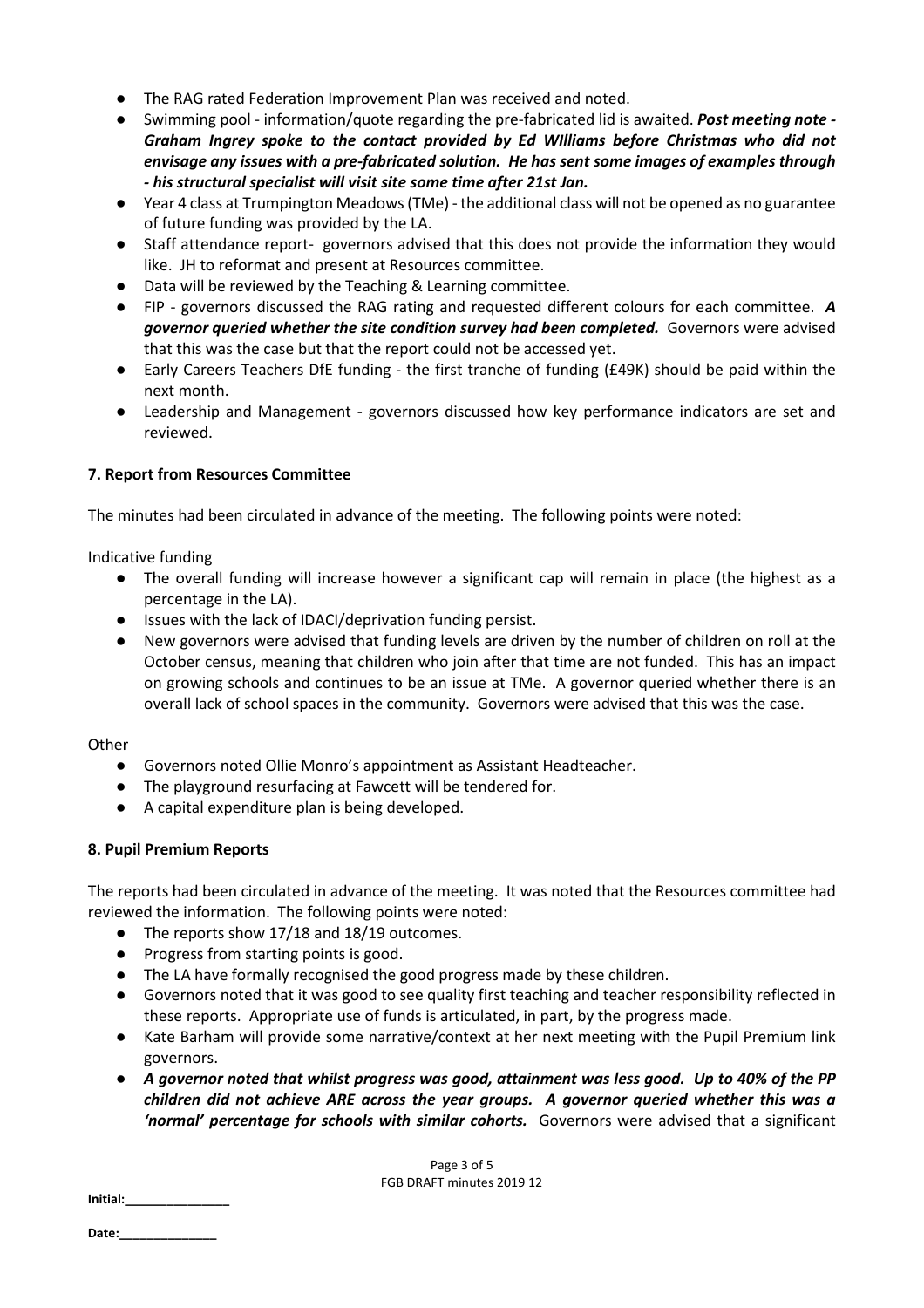number of the children reflected in the reports were in lower year groups, hence attainment should improve over time.

# **9. Parent Surveys**

Governors discussed how and when to respond to points raised in the surveys.

# **F0912-01 - ACTION: CJ and LW to go through responses and discuss with OD at their next catch up**

# **10. Governing Body Membership, Training and Development**

Governors discussed the annual plan and schedule of visits. It was agreed that the SEFs can be used as a starting point for visits. Governors can RAG rate the SEF, look for evidence, have dialogue with staff etc.

## Committee membership

- AL Teaching and Learning committee
- LL Resources committee

Governors noted that the chairs are in discussions with various potential governors.

# **11. Safeguarding**

Governors noted that the Annual Safeguarding Monitoring Return had been submitted to the LA.

New members have joined the Inclusion team.

MyConcern continues to be an effective tool for recording concerns, behaviour incidents etc. and builds a chronology to inform intervention as required.

*A governor queried what support was available for staff members who deal with distressing information and situations*. Governors were advised that there was a team approach, supervisions are carried out by Sonja Waldman and other support can be accessed via the LA.

## **12. Policies**

Pay Policy

The policy had been circulated in advance of the meeting. *Governors approved the policy for use by the Federation.* 

## Complaints Policy

The policy had been circulated in advance of the meeting. *Governors approved the policy for use by the Federation, subject to a minor alteration in relation to face to face/written responses.* 

## Exclusions Policy

The policy had been circulated in advance of the meeting. *Governors approved the policy for use by the Federation, subject to minor corrections.* 

## **13. Any other business**

None tabled.

**Initial:\_\_\_\_\_\_\_\_\_\_\_\_\_\_\_** 

Page 4 of 5 FGB DRAFT minutes 2019 12